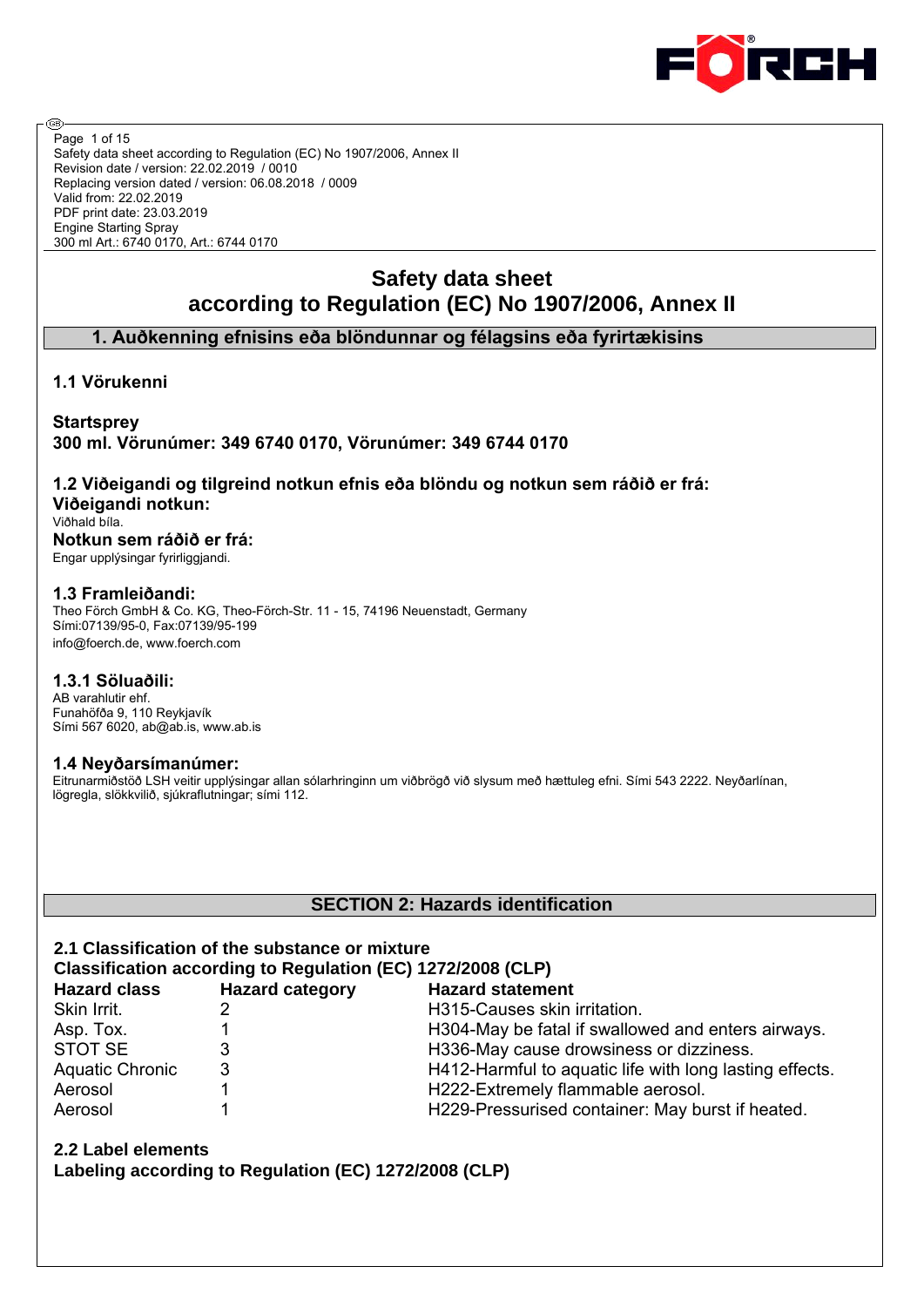

Page 2 of 15

അ

Safety data sheet according to Regulation (EC) No 1907/2006, Annex II Revision date / version: 22.02.2019 / 0010 Replacing version dated / version: 06.08.2018 / 0009 Valid from: 22.02.2019 PDF print date: 23.03.2019 Engine Starting Spray 300 ml Art.: 6740 0170, Art.: 6744 0170



#### Danger

H315-Causes skin irritation. H336-May cause drowsiness or dizziness. H412-Harmful to aquatic life with long lasting effects. H222-Extremely flammable aerosol. H229-Pressurised container: May burst if heated.

P210-Keep away from heat, hot surfaces, sparks, open flames and other ignition sources. No smoking. P211-Do not spray on an open flame or other ignition source. P251-Do not pierce or burn, even after use. P261-Avoid breathing vapours or spray. P280-Wear protective gloves and eye protection / face protection.

P312-Call a POISON CENTRE / doctor if you feel unwell.

P403+P233-Store in a well-ventilated place. Keep container tightly closed. P410+P412-Protect from sunlight. Do not expose to temperatures exceeding 50 °C.

Without adequate ventilation, formation of explosive mixtures may be possible. Diethyl ether Hydrocarbons, C6-C7, n-alkanes, isoalkanes, cyclics, <5% n-hexane

#### **2.3 Other hazards**

The mixture does not contain any vPvB substance (vPvB = very persistent, very bioaccumulative) or is not included under XIII of the regulation (EC) 1907/2006 (< 0,1 %).

The mixture does not contain any PBT substance (PBT = persistent, bioaccumulative, toxic) or is not included under XIII of the regulation (EC) 1907/2006 (< 0,1 %).

Danger of bursting (explosion) when heated

When using: development of explosive vapour/air mixture possible.

# **SECTION 3: Composition/information on ingredients**

#### **3.1 Substance**

# n.a. **3.2 Mixture**

| Hydrocarbons, C3-4-rich, petroleum distillate                     |                                                         |
|-------------------------------------------------------------------|---------------------------------------------------------|
| <b>Registration number (REACH)</b>                                | ---                                                     |
| <b>Index</b>                                                      | 649-083-00-0                                            |
| <b>EINECS, ELINCS, NLP</b>                                        | 270-990-9                                               |
| <b>CAS</b>                                                        | 68512-91-4                                              |
| content%                                                          | 20-60                                                   |
| Classification according to Regulation (EC) 1272/2008 (CLP)       | Flam. Gas 1, H220                                       |
|                                                                   |                                                         |
| Diethyl ether                                                     | Substance for which an EU exposure limit value applies. |
| <b>Registration number (REACH)</b>                                | ---                                                     |
| <b>Index</b>                                                      | 603-022-00-4                                            |
| <b>EINECS, ELINCS, NLP</b>                                        | 200-467-2                                               |
| <b>CAS</b>                                                        | 60-29-7                                                 |
| content %                                                         | $20 - 50$                                               |
| Classification according to Regulation (EC) 1272/2008 (CLP)       | Flam. Lig. 1, H224                                      |
|                                                                   | Acute Tox. 4, H302                                      |
|                                                                   | STOT SE 3. H336                                         |
|                                                                   |                                                         |
| Hydrocarbons, C6-C7, n-alkanes, isoalkanes, cyclics, <5% n-hexane |                                                         |
| <b>Registration number (REACH)</b>                                | 01-2119475514-35-XXXX                                   |
| <b>Index</b>                                                      |                                                         |
| <b>EINECS, ELINCS, NLP</b>                                        | 921-024-6 (REACH-IT List-No.)                           |
|                                                                   |                                                         |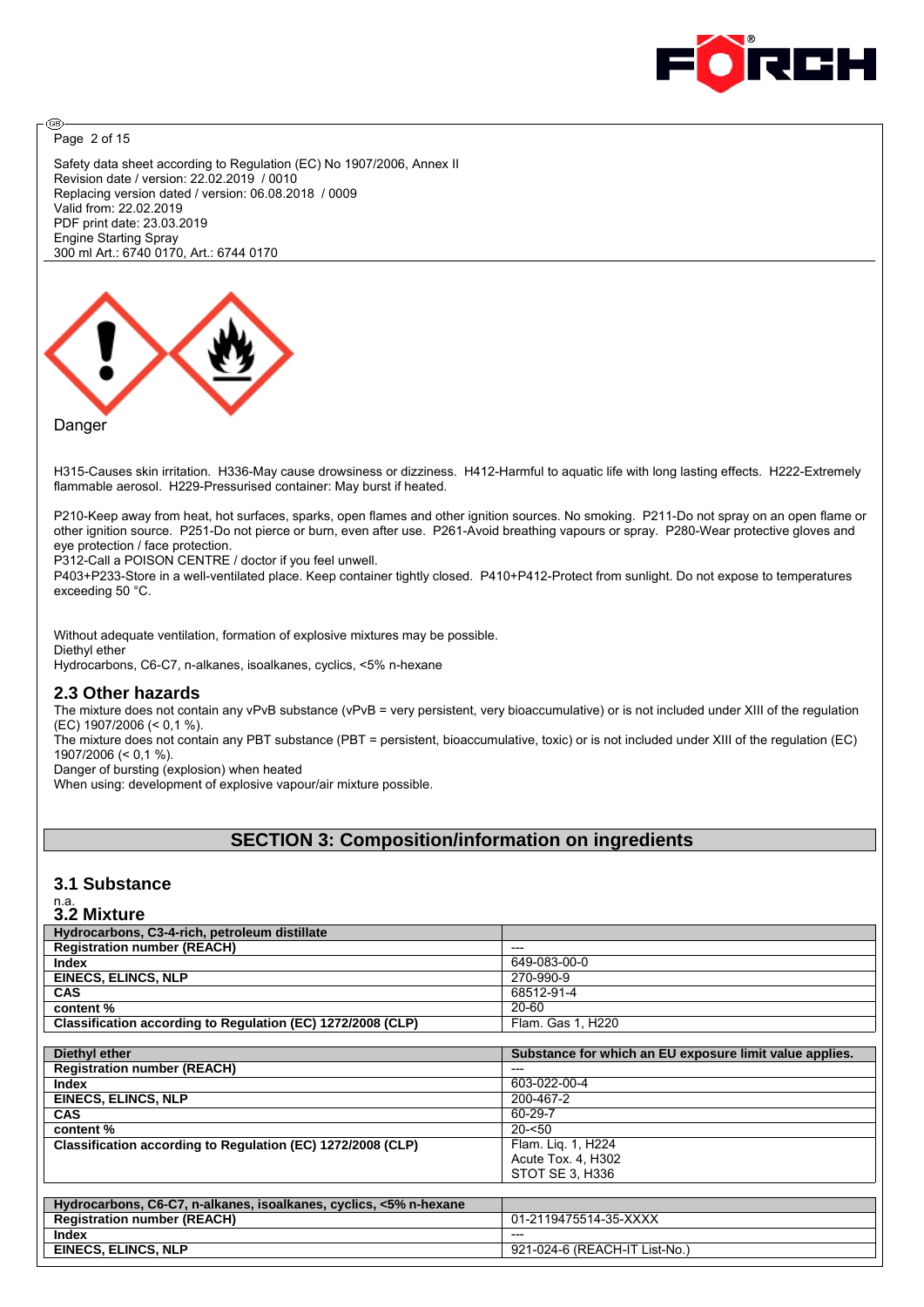

Safety data sheet according to Regulation (EC) No 1907/2006, Annex II Revision date / version: 22.02.2019 / 0010 Replacing version dated / version: 06.08.2018 / 0009 Valid from: 22.02.2019 PDF print date: 23.03.2019 Engine Starting Spray 300 ml Art.: 6740 0170, Art.: 6744 0170 Page 3 of 15

| CAS | --- |
|-----|-----|
| .   |     |

@

**content %**<br> **Classification according to Regulation (EC) 1272/2008 (CLP)** Flam. Liq. 2, H225 **Classification according to Regulation (EC) 1272/2008 (CLP)** 

Asp. Tox. 1, H304 Skin Irrit. 2, H315 STOT SE 3, H336 Aquatic Chronic 2, H411

Impurities, test data and additional information may have been taken into account in classifying and labelling the product. For the text of the H-phrases and classification codes (GHS/CLP), see Section 16.

The substances named in this section are given with their actual, appropriate classification!

For substances that are listed in appendix VI, table 3.1 of the regulation (EC) no. 1272/2008 (CLP regulation) this means that all notes that may be given here for the named classification have been taken into account.

## **SECTION 4: First aid measures**

#### **4.1 Description of first aid measures**

First-aiders should ensure they are protected!

Never pour anything into the mouth of an unconscious person!

#### **Inhalation**

Supply person with fresh air and consult doctor according to symptoms.

Respiratory arrest - Artificial respiration apparatus necessary.

#### **Skin contact**

Remove polluted, soaked clothing immediately, wash thoroughly with plenty of water and soap, in case of irritation of the skin (flare), consult a doctor.

Protective hand cream recommended.

#### **Eye contact**

Wash thoroughly for several minutes using copious water - call doctor immediately, have Data Sheet available.

#### **Ingestion**

Do not induce vomiting. Consult doctor immediately.

#### **4.2 Most important symptoms and effects, both acute and delayed**

If applicable delayed symptoms and effects can be found in section 11 and the absorption route in section 4.1.

The following may occur:

Vapours may cause drowsiness and dizziness.

Irritation of the skin.

In certain cases, the symptoms of poisoning may only appear after an extended period / after several hours.

**4.3 Indication of any immediate medical attention and special treatment needed**

n.c.

**SECTION 5: Firefighting measures**

# **5.1 Extinguishing media**

# **Suitable extinguishing media**

Foam Dry extinguisher CO2

#### **Unsuitable extinguishing media**

High volume water jet

#### **5.2 Special hazards arising from the substance or mixture**

In case of fire the following can develop: Oxides of carbon

Danger of explosion by prolonged heating. Explosive vapour/air or gas/air mixtures.

#### **5.3 Advice for firefighters**

Protective respirator with independent air supply. Full protection, if necessary. Cool container at risk with water. Dispose of contaminated extinction water according to official regulations. In case of fire and/or explosion do not breathe fumes.

**SECTION 6: Accidental release measures**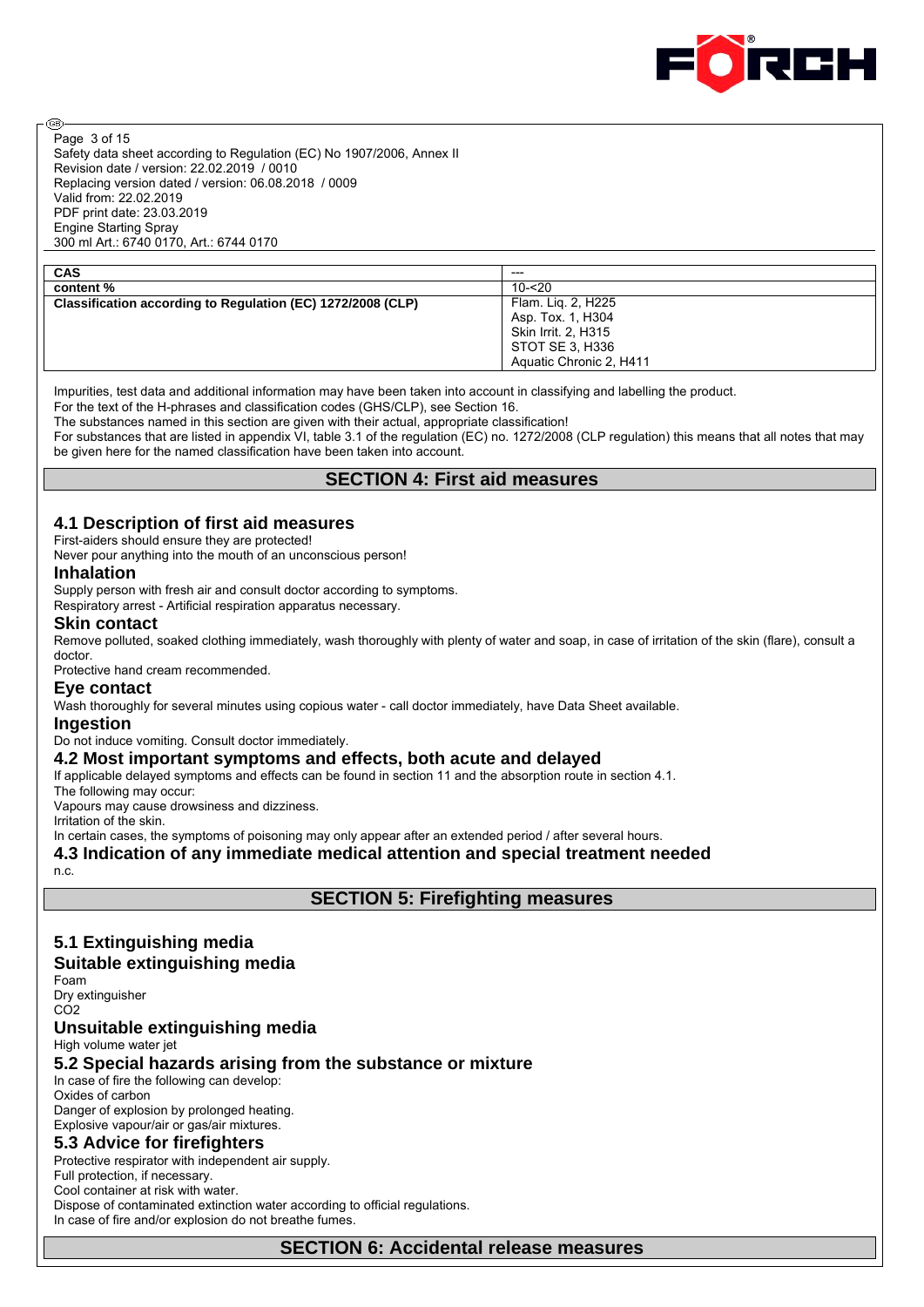

Page 4 of 15

@

Safety data sheet according to Regulation (EC) No 1907/2006, Annex II Revision date / version: 22.02.2019 / 0010 Replacing version dated / version: 06.08.2018 / 0009 Valid from: 22.02.2019 PDF print date: 23.03.2019 Engine Starting Spray 300 ml Art.: 6740 0170, Art.: 6744 0170

## **6.1 Personal precautions, protective equipment and emergency procedures**

Remove possible causes of ignition - do not smoke. Avoid inhalation, and contact with eyes or skin. Ensure sufficient ventilation.

**6.2 Environmental precautions**

Prevent from entering drainage system.

Prevent surface and ground-water infiltration, as well as ground penetration.

**6.3 Methods and material for containment and cleaning up**

If spray or gas escapes, ensure ample fresh air is available.

#### **6.4 Reference to other sections**

For personal protective equipment see Section 8 and for disposal instructions see Section 13.

**SECTION 7: Handling and storage**

In addition to information given in this section, relevant information can also be found in section 8 and 6.1.

# **7.1 Precautions for safe handling**

# **7.1.1 General recommendations**

Ensure good ventilation. Keep away from sources of ignition - Do not smoke.

Do not use on hot surfaces.

If applicable: Take precautions against electrostatic charges.

Eating, drinking, smoking, as well as food-storage, is prohibited in work-room.

Observe directions on label and instructions for use.

Use working methods according to operating instructions.

#### **7.1.2 Notes on general hygiene measures at the workplace**

General hygiene measures for the handling of chemicals are applicable.

Wash hands before breaks and at end of work.

Keep away from food, drink and animal feedingstuffs.

Remove contaminated clothing and protective equipment before entering areas in which food is consumed.

#### **7.2 Conditions for safe storage, including any incompatibilities**

Keep out of access to unauthorised individuals.

Store product closed and only in original packing.

Not to be stored in gangways or stair wells.

Observe special regulations for aerosols! Keep protected from direct sunlight and temperatures over 50°C.

Store in a well ventilated place.

Observe special storage conditions.

#### **7.3 Specific end use(s)**

No information available at present.

#### **SECTION 8: Exposure controls/personal protection**

#### **8.1 Control parameters**

Workplace exposure limit (WEL) of the total hydrocarbon solvent content of the mixture (RCP method according to EH40): 800 mg/m3

| I®<br><b>Chemical Name</b><br>Hydrocarbons, C3-4-rich, petroleum distillate |                                                                                   |                       |  |  |  |  |
|-----------------------------------------------------------------------------|-----------------------------------------------------------------------------------|-----------------------|--|--|--|--|
| WEL-TWA: 1000 ppm (1750 mg/m3) (Liquefied                                   | WEL-STEL: 1250 ppm (2180 mg/m3) (Liquefied                                        |                       |  |  |  |  |
| petroleum gas (LPG))                                                        | petroleum gas (LPG))                                                              |                       |  |  |  |  |
| Monitoring procedures:                                                      |                                                                                   |                       |  |  |  |  |
| BMGV: ---                                                                   | Other information: ---                                                            |                       |  |  |  |  |
| ⊛<br><b>Chemical Name</b><br>Diethyl ether                                  |                                                                                   | Content %:20-<br>$50$ |  |  |  |  |
| WEL-TWA: 100 ppm (310 mg/m3) (WEL), 100 ppm<br>$(308 \text{ mg/m3})$ (EU)   | WEL-STEL: 200 ppm (620 mg/m3) (WEL), 200 ppm<br>---<br>$(616 \text{ mg/m3})$ (EU) |                       |  |  |  |  |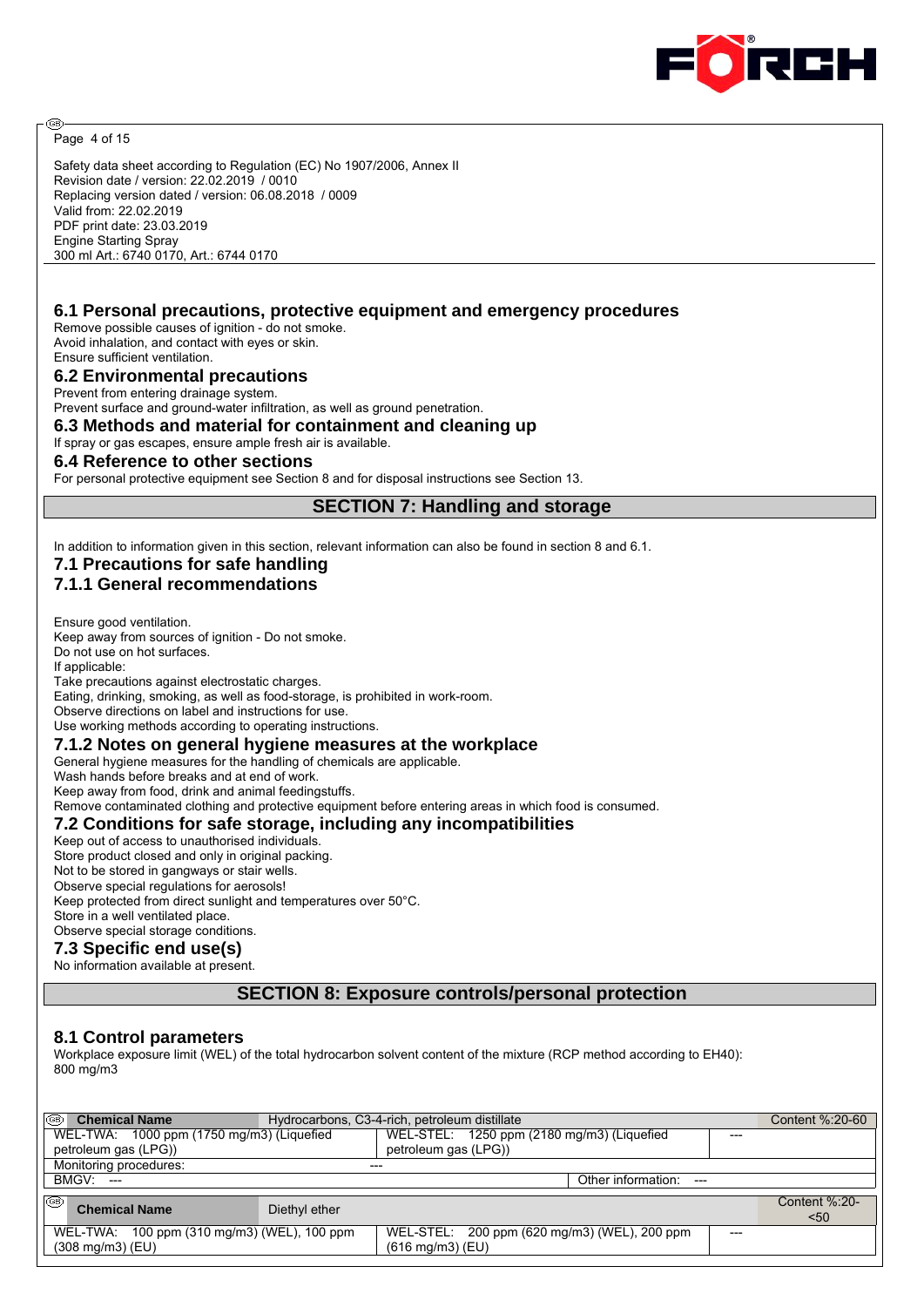

Safety data sheet according to Regulation (EC) No 1907/2006, Annex II Revision date / version: 22.02.2019 / 0010 Replacing version dated / version: 06.08.2018 / 0009 Valid from: 22.02.2019 PDF print date: 23.03.2019 Engine Starting Spray 300 ml Art.: 6740 0170, Art.: 6744 0170 Page 5 of 15

**®** 

Monitoring procedures:  $\sim$  Compur - KITA-107 SA (549 095) Compur - KITA-107 U (549 103) - Draeger - Diethyl Ether 100/a (67 30 501)

- MTA/MA-047/A01 (Determination of ethers I (diethyl ether, diisopropyl ether, methyl tertbutyl ether) in air - Charcoal tube method / Gas chromatography.) - 2001 - EU project BC/CEN/ENTR/000/2002-16 card 60-1 (2004)

| BMGV:<br>$---$             |                                                                   | Other information:                          | $---$ |                       |
|----------------------------|-------------------------------------------------------------------|---------------------------------------------|-------|-----------------------|
| I®<br><b>Chemical Name</b> | Hydrocarbons, C6-C7, n-alkanes, isoalkanes, cyclics, <5% n-hexane |                                             |       | Content %:10-<br>$20$ |
| WEL-TWA: 800 mg/m3         | $WEL-STEL: ---$                                                   |                                             | ---   |                       |
| Monitoring procedures:     | Compur - KITA-187 S (551 174)                                     |                                             |       |                       |
| BMGV:<br>----              |                                                                   | Other information: (OEL acc. to RCP-method, |       |                       |

paragraphs 84-87, EH40)

| Diethyl ether       |                                                            |                                 |                   |       |                 |             |  |
|---------------------|------------------------------------------------------------|---------------------------------|-------------------|-------|-----------------|-------------|--|
| Area of application | Exposure route /<br>Environmental<br>compartment           | <b>Effect on health</b>         | <b>Descriptor</b> | Value | Unit            | <b>Note</b> |  |
|                     | Environment - freshwater                                   |                                 | PNEC              | 2     | mg/l            |             |  |
|                     | Environment - sediment                                     |                                 | <b>PNEC</b>       | 0,2   | mg/l            |             |  |
|                     | Environment - water,<br>sporadic (intermittent)<br>release |                                 | <b>PNEC</b>       | 1,65  | mg/l            |             |  |
|                     | Environment - sewage<br>treatment plant                    |                                 | <b>PNEC</b>       | 4,2   | mg/l            |             |  |
|                     | Environment - sediment.<br>freshwater                      |                                 | <b>PNEC</b>       | 9,14  | mg/kg dw        |             |  |
|                     | Environment - sediment.<br>marine                          |                                 | <b>PNEC</b>       | 0.914 | mg/kg dw        |             |  |
|                     | Environment - soil                                         |                                 | <b>PNEC</b>       | 0,66  | mg/kg dw        |             |  |
| Consumer            | Human - inhalation                                         | Long term, systemic<br>effects  | <b>DNEL</b>       | 54.5  | mg/m3           |             |  |
| Consumer            | Human - dermal                                             | Long term, systemic<br>effects  | <b>DNEL</b>       | 15,6  | mg/kg<br>bw/day |             |  |
| Consumer            | Human - oral                                               | Long term, systemic<br>effects  | <b>DNEL</b>       | 15,6  | mg/kg<br>bw/day |             |  |
| Workers / employees | Human - inhalation                                         | Long term, systemic<br>effects  | <b>DNEL</b>       | 308   | mg/m3           |             |  |
| Workers / employees | Human - inhalation                                         | Short term, systemic<br>effects | <b>DNEL</b>       | 616   | mg/m3           |             |  |
| Workers / employees | Human - dermal                                             | Long term, systemic<br>effects  | <b>DNEL</b>       | 44    | mg/kg<br>bw/day |             |  |

| Hydrocarbons, C6-C7, n-alkanes, isoalkanes, cyclics, <5% n-hexane |                         |                                |                   |       |                 |             |  |  |
|-------------------------------------------------------------------|-------------------------|--------------------------------|-------------------|-------|-----------------|-------------|--|--|
| Area of application                                               | <b>Exposure route /</b> | <b>Effect on health</b>        | <b>Descriptor</b> | Value | <b>Unit</b>     | <b>Note</b> |  |  |
|                                                                   | Environmental           |                                |                   |       |                 |             |  |  |
|                                                                   | compartment             |                                |                   |       |                 |             |  |  |
| Consumer                                                          | Human - dermal          | Long term, systemic<br>effects | DNEL              | 699   | mg/kg<br>bw/day |             |  |  |
| Consumer                                                          | Human - inhalation      | Long term, systemic<br>effects | <b>DNEL</b>       | 608   | mg/m3           |             |  |  |
| Consumer                                                          | Human - oral            | Long term, systemic<br>effects | DNEL              | 699   | mg/kg<br>bw/dav |             |  |  |
| Workers / employees                                               | Human - dermal          | Long term, systemic<br>effects | DNEL              | 773   | mg/kg<br>bw/day |             |  |  |
| Workers / employees                                               | Human - inhalation      | Long term, systemic<br>effects | <b>DNEL</b>       | 2035  | mg/m3           |             |  |  |

 WEL-TWA = Workplace Exposure Limit - Long-term exposure limit (8-hour TWA (= time weighted average) reference period) EH40. AGW = "Arbeitsplatzgrenzwert" (workplace limit value, Germany).

(8) = Inhalable fraction (2017/164/EU, 2017/2398/EU). (9) = Respirable fraction (2017/164/EU, 2017/2398/EU). | WEL-STEL = Workplace Exposure Limit - Short-term exposure limit (15-minute reference period).

(8) = Inhalable fraction (2017/164/EU, 2017/2398/EU). (9) = Respirable fraction (2017/164/EU, 2017/2398/EU). (10) = Short-term exposure limit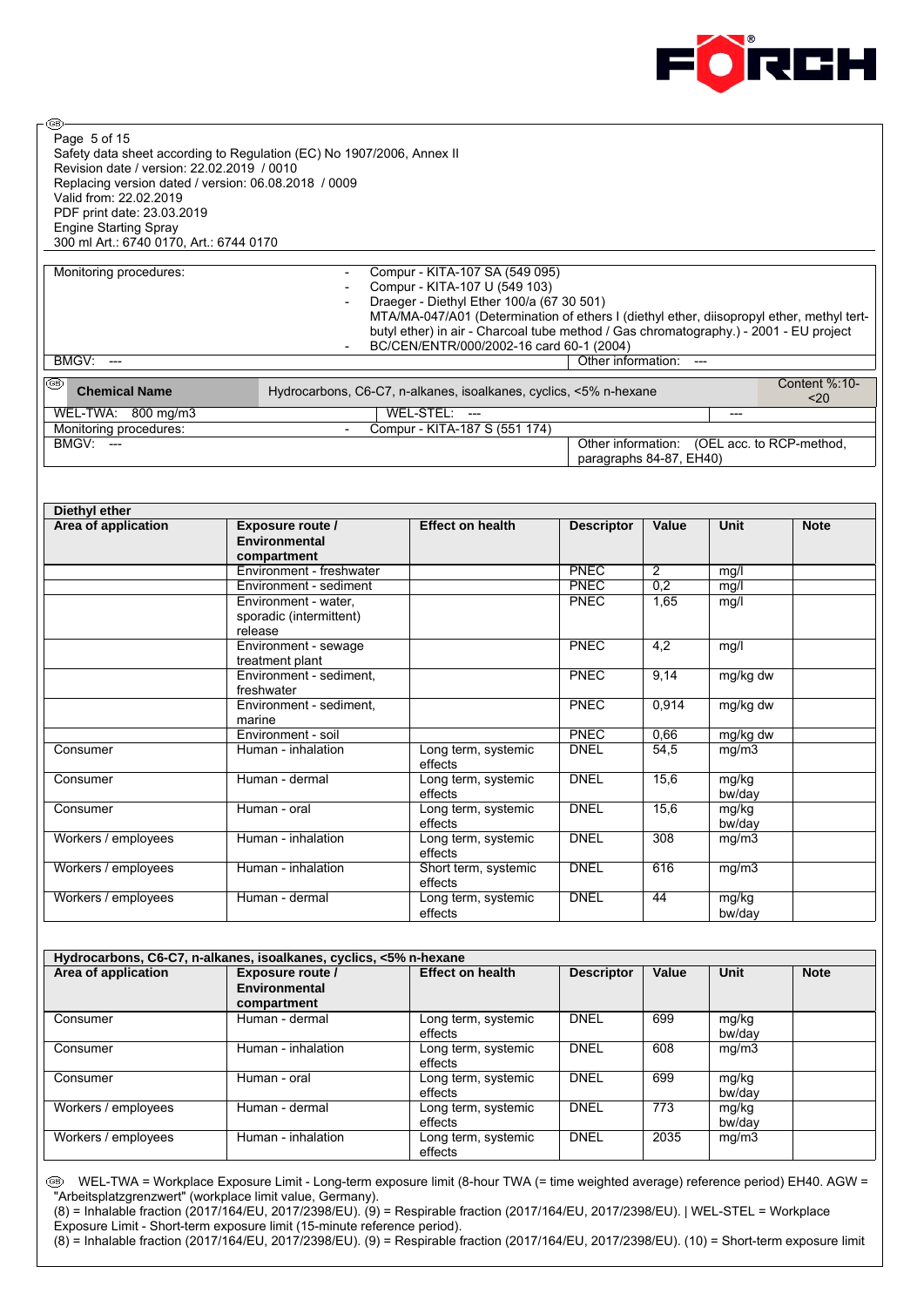

@ Page 6 of 15 Safety data sheet according to Regulation (EC) No 1907/2006, Annex II Revision date / version: 22.02.2019 / 0010 Replacing version dated / version: 06.08.2018 / 0009 Valid from: 22.02.2019 PDF print date: 23.03.2019 Engine Starting Spray 300 ml Art.: 6740 0170, Art.: 6744 0170

value in relation to a reference period of 1 minute (2017/164/EU). | BMGV = Biological monitoring guidance value EH40. BGW = "Biologischer Grenzwert" (biological limit value, Germany) | Other information: Sen = Capable of causing occupational asthma. Sk = Can be absorbed through skin. Carc = Capable of causing cancer and/or heritable genetic damage.

\*\* = The exposure limit for this substance is repealed through the TRGS 900 (Germany) of January 2006 with the goal of revision.

# **8.2 Exposure controls 8.2.1 Appropriate engineering controls**

Ensure good ventilation. This can be achieved by local suction or general air extraction.

If this is insufficient to maintain the concentration under the WEL or AGW values, suitable breathing protection should be worn. Applies only if maximum permissible exposure values are listed here.

Suitable assessment methods for reviewing the effectiveness of protection measures adopted include metrological and non-metrological investigative techniques.

These are specified by e.g. BS EN 14042.

BS EN 14042 "Workplace atmospheres. Guide for the application and use of procedures for the assessment of exposure to chemical and biological agents".

## **8.2.2 Individual protection measures, such as personal protective equipment**

General hygiene measures for the handling of chemicals are applicable.

Wash hands before breaks and at end of work.

Keep away from food, drink and animal feedingstuffs.

Remove contaminated clothing and protective equipment before entering areas in which food is consumed.

Eye/face protection:

Tight fitting protective goggles with side protection (EN 166).

Skin protection - Hand protection: Protective Viton® / fluoroelastomer gloves (EN 374) Minimum layer thickness in mm:  $0.7$ 

Permeation time (penetration time) in minutes:

 $>= 30$ Protective hand cream recommended.

The breakthrough times determined in accordance with EN 16523-1 were not obtained under practical conditions.

The recommended maximum wearing time is 50% of breakthrough time.

Skin protection - Other: Protective working garments (e.g. safety shoes EN ISO 20345, long-sleeved protective working garments).

Respiratory protection: If OES or MEL is exceeded. Gas mask filter AX (EN 14387), code colour brown. If applicable Protective respirator with independent air supply. Observe wearing time limitations for respiratory protection equipment.

Thermal hazards:

If applicable, these are included in the individual protective measures (eye/face protection, skin protection, respiratory protection).

Additional information on hand protection - No tests have been performed.

In the case of mixtures, the selection has been made according to the knowledge available and the information about the contents. Selection of materials derived from glove manufacturer's indications.

Final selection of glove material must be made taking the breakthrough times, permeation rates and degradation into account.

Selection of a suitable glove depends not only on the material but also on other quality characteristics and varies from manufacturer to manufacturer.

In the case of mixtures, the resistance of glove materials cannot be predicted and must therefore be tested before use. The exact breakthrough time of the glove material can be requested from the protective glove manufacturer and must be observed.

#### **8.2.3 Environmental exposure controls**

No information available at present.

# **SECTION 9: Physical and chemical properties**

# **9.1 Information on basic physical and chemical properties**

Physical state:  $\blacksquare$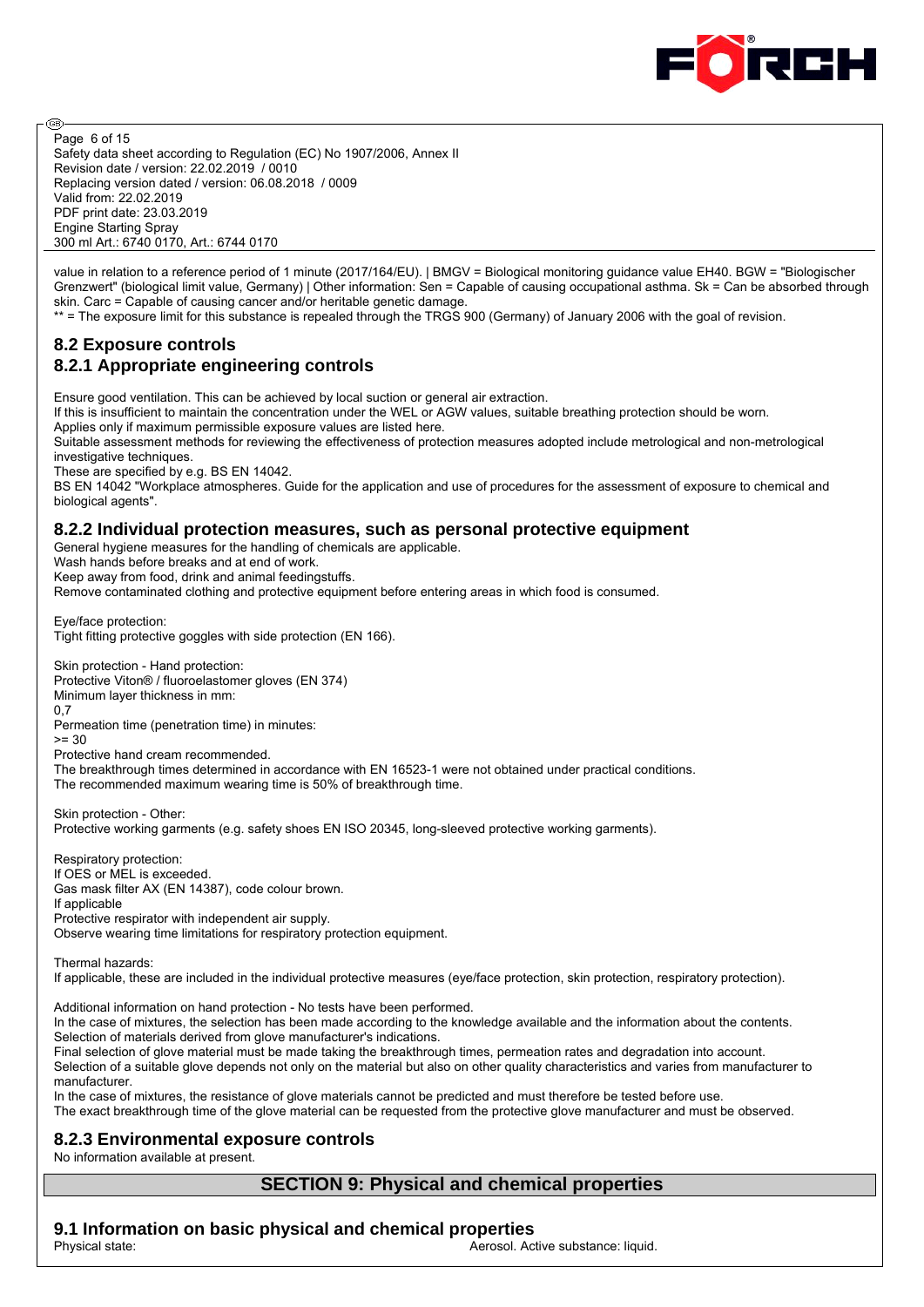

Safety data sheet according to Regulation (EC) No 1907/2006, Annex II Revision date / version: 22.02.2019 / 0010 Replacing version dated / version: 06.08.2018 / 0009 Valid from: 22.02.2019 PDF print date: 23.03.2019 Engine Starting Spray 300 ml Art.: 6740 0170, Art.: 6744 0170 Page 7 of 15

Colour: Colourless Odour:<br>
Odour threshold:<br>
Odour threshold: 
Solow threshold: Odour threshold: pH-value: Melting point/freezing point: Not determined Initial boiling point and boiling range: Not determined Flash point: n.a.<br>
Evaporation rate: n.a. Not determined<br>
Not determined Evaporation rate: Flammability (solid, gas): Yes Lower explosive limit:  $\begin{array}{ccc} 0,6 \text{ Vol-}\% \\ \text{Uoper} \end{array}$ Upper explosive limit:<br>
Vapour pressure: Not determined Vapour pressure: 13.5 bar (20°C) Vapour pressure: 3,5 bar (20°C)<br>
Vapour pressure: 3,5 bar (20°C)<br>
7 bar (50°C) Vapour pressure: 7 bar (50°C)  $\overline{7}$  bar (50°C)  $\overline{7}$  bar (50°C)  $\overline{7}$  bar (50°C)  $\overline{7}$  bar (50°C)  $\overline{7}$ Vapour density (air =  $1$ ): Density: 0,62 g/ml<br>Bulk density: 1990 and 2009 and 2009 and 2009 and 2009 and 2009 and 2009 and 2009 and 2009 and 2009 and 2009<br>Density: 2009 and 2009 and 2009 and 2009 and 2009 and 2009 and 2009 and 2009 and 2009 and 2009 Bulk density: Not determined<br>Solubility(ies): Not determined<br>Not determined Water solubility: Insoluble Partition coefficient (n-octanol/water):<br>Auto-ignition temperature:  $\bigcup_{z \geq 0}$  >200 °C (lanition Decomposition temperature: Not determined Viscosity: n.a. Explosive properties: Not determined Oxidising properties: Not determined

@

#### **9.2 Other information**

Miscibility: Not determined<br>
Fat solubility / solvent: Not determined<br>
Not determined Fat solubility / solvent: Conductivity: Not determined<br>
Surface tension: Not determined<br>
Not determined Surface tension: Solvents content: Not determined

Not determined >200 °C (Ignition temperature )

#### **SECTION 10: Stability and reactivity**

#### **10.1 Reactivity**

See also Subsection 10.2 to 10.6. The product has not been tested.

#### **10.2 Chemical stability**

See also Subsection 10.1 to 10.6.

**10.3 Possibility of hazardous reactions** See also Subsection 10.1 to 10.6.

#### **10.4 Conditions to avoid**

See also section 7. Heating, open flame, ignition sources<br>Pressurized container:

Pressure increase will result in danger of bursting. **10.5 Incompatible materials**

protect from sunlight and do not expose to temperatures exceeding 50°C. Do not pierce or burn, even after use.

#### See also section 7. Avoid contact with strong oxidizing agents. **10.6 Hazardous decomposition products** See also Subsection 10.1 to 10.5. See also section 5.2

# **SECTION 11: Toxicological information**

#### **11.1 Information on toxicological effects**

Possibly more information on health effects, see Section 2.1 (classification).

| <b>Engine Starting Spray</b><br>300 ml Art.: 6740 0170. Art.: 6744 0170 |       |      |          |                    |              |  |  |
|-------------------------------------------------------------------------|-------|------|----------|--------------------|--------------|--|--|
| <b>Endpoint</b>                                                         | Value | Unit | Organism | <b>Test method</b> | <b>Notes</b> |  |  |
|                                                                         |       |      |          |                    | n.d.a        |  |  |
|                                                                         |       |      |          |                    |              |  |  |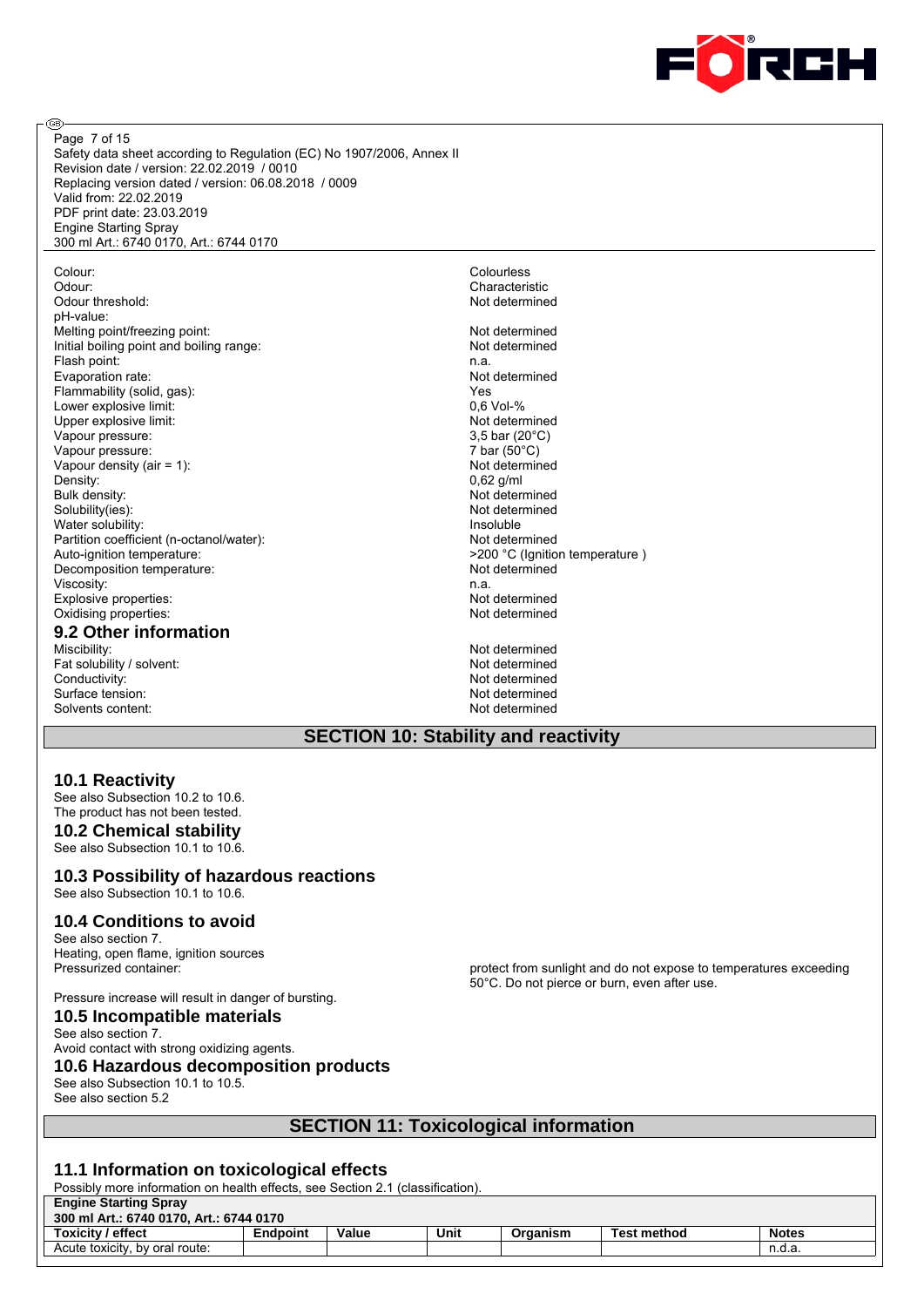

⊛ Page 8 of 15Safety data sheet according to Regulation (EC) No 1907/2006, Annex II Revision date / version: 22.02.2019 / 0010 Replacing version dated / version: 06.08.2018 / 0009 Valid from: 22.02.2019 PDF print date: 23.03.2019 Engine Starting Spray 300 ml Art.: 6740 0170, Art.: 6744 0170

| Acute toxicity, by dermal route: |  |  | n.d.a.         |
|----------------------------------|--|--|----------------|
| Acute toxicity, by inhalation:   |  |  | n.d.a.         |
| Skin corrosion/irritation:       |  |  | n.d.a.         |
| Serious eye damage/irritation:   |  |  | n.d.a.         |
| Respiratory or skin              |  |  | n.d.a.         |
| sensitisation:                   |  |  |                |
| Germ cell mutagenicity:          |  |  | n.d.a.         |
| Carcinogenicity:                 |  |  | n.d.a.         |
| Reproductive toxicity:           |  |  | n.d.a.         |
| Specific target organ toxicity - |  |  | n.d.a.         |
| single exposure (STOT-SE):       |  |  |                |
| Specific target organ toxicity - |  |  | n.d.a.         |
| repeated exposure (STOT-RE):     |  |  |                |
| Aspiration hazard:               |  |  | n.d.a.         |
| Symptoms:                        |  |  | n.d.a.         |
| Other information:               |  |  | Classification |
|                                  |  |  | according to   |
|                                  |  |  | calculation    |
|                                  |  |  | procedure.     |

| Hydrocarbons, C3-4-rich, petroleum distillate |          |       |      |          |             |              |  |  |
|-----------------------------------------------|----------|-------|------|----------|-------------|--------------|--|--|
| Toxicitv / effect                             | Endpoint | Value | Unit | Organism | Test method | <b>Notes</b> |  |  |
| Carcinogenicity:                              |          |       |      |          |             | Negative     |  |  |
| Reproductive toxicity:                        |          |       |      |          |             | Negative     |  |  |

| Diethyl ether                    |                 |        |         |          |                               |                   |
|----------------------------------|-----------------|--------|---------|----------|-------------------------------|-------------------|
| Toxicity / effect                | <b>Endpoint</b> | Value  | Unit    | Organism | <b>Test method</b>            | <b>Notes</b>      |
| Acute toxicity, by oral route:   | LD50            | 1215   | mg/kg   | Rat      |                               |                   |
| Acute toxicity, by dermal route: | LD50            | >20000 | mg/kg   | Rabbit   | OECD 402 (Acute               |                   |
|                                  |                 |        |         |          | Dermal Toxicity)              |                   |
| Acute toxicity, by inhalation:   | <b>LC50</b>     | >20    | mg/l/4h | Rat      |                               |                   |
| Skin corrosion/irritation:       |                 |        |         | Rabbit   | OECD 404 (Acute               | Not irritant      |
|                                  |                 |        |         |          | Dermal                        |                   |
|                                  |                 |        |         |          | Irritation/Corrosion)         |                   |
| Serious eye damage/irritation:   |                 |        |         | Rabbit   | OECD 405 (Acute Eye           | Not irritant      |
|                                  |                 |        |         |          | Irritation/Corrosion)         |                   |
| Respiratory or skin              |                 |        |         | Mouse    | OECD 429 (Skin                | Not sensitizising |
| sensitisation:                   |                 |        |         |          | Sensitisation - Local         |                   |
|                                  |                 |        |         |          | Lymph Node Assay)             |                   |
| Germ cell mutagenicity:          |                 |        |         |          | OECD 471 (Bacterial           | Negative          |
|                                  |                 |        |         |          | <b>Reverse Mutation Test)</b> |                   |
| Aspiration hazard:               |                 |        |         |          |                               | No                |

| Hydrocarbons, C6-C7, n-alkanes, isoalkanes, cyclics, <5% n-hexane |             |       |         |          |                               |                 |  |
|-------------------------------------------------------------------|-------------|-------|---------|----------|-------------------------------|-----------------|--|
| Toxicity / effect                                                 | Endpoint    | Value | Unit    | Organism | <b>Test method</b>            | <b>Notes</b>    |  |
| Acute toxicity, by inhalation:                                    | <b>LC50</b> | >25.2 | mg/l/4h | Rat      | OECD 403 (Acute               | Vapours         |  |
|                                                                   |             |       |         |          | Inhalation Toxicity)          |                 |  |
| Skin corrosion/irritation:                                        |             |       |         |          | OECD 404 (Acute               | Irritant        |  |
|                                                                   |             |       |         |          | Dermal                        |                 |  |
|                                                                   |             |       |         |          | Irritation/Corrosion)         |                 |  |
| Serious eye damage/irritation:                                    |             |       |         |          | OECD 405 (Acute Eye           | Mild irritant   |  |
|                                                                   |             |       |         |          | Irritation/Corrosion)         | (Analogous      |  |
|                                                                   |             |       |         |          |                               | conclusion)     |  |
| Respiratory or skin                                               |             |       |         |          | OECD 406 (Skin                | Analogous       |  |
| sensitisation:                                                    |             |       |         |          | Sensitisation)                | conclusion, No  |  |
|                                                                   |             |       |         |          |                               | (inhalation and |  |
|                                                                   |             |       |         |          |                               | skin contact)   |  |
| Germ cell mutagenicity:                                           |             |       |         |          | OECD 471 (Bacterial           | Analogous       |  |
|                                                                   |             |       |         |          | <b>Reverse Mutation Test)</b> | conclusion.     |  |
|                                                                   |             |       |         |          |                               | Negative        |  |
| Carcinogenicity:                                                  |             |       |         |          |                               | Analogous       |  |
|                                                                   |             |       |         |          |                               | conclusion,     |  |
|                                                                   |             |       |         |          |                               | Negative        |  |
| Reproductive toxicity:                                            |             |       |         |          | OECD 414 (Prenatal            | Analogous       |  |
|                                                                   |             |       |         |          | Developmental Toxicity        | conclusion,     |  |
|                                                                   |             |       |         |          | Study)                        | Negative        |  |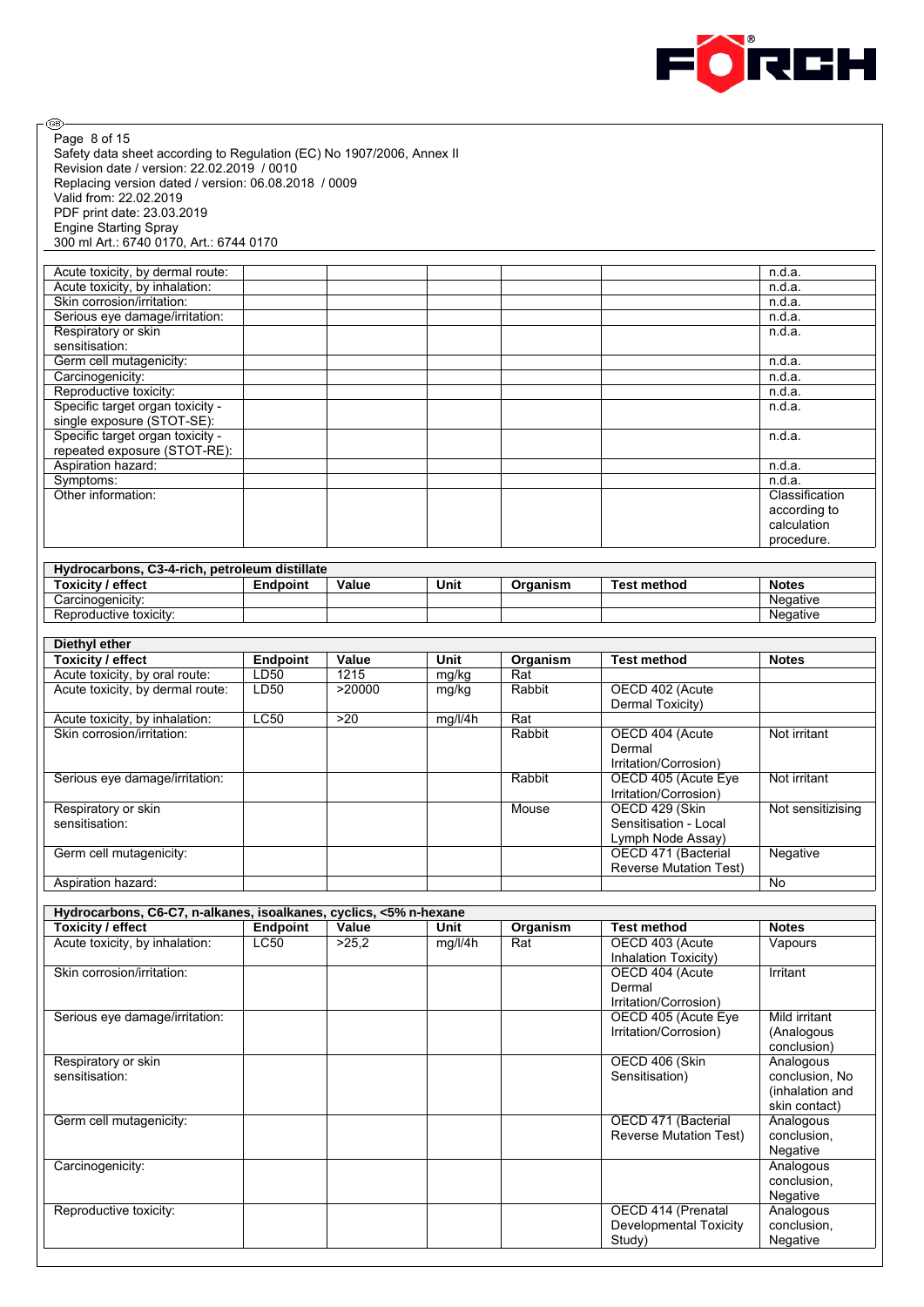

⊛ Page 9 of 15Safety data sheet according to Regulation (EC) No 1907/2006, Annex II Revision date / version: 22.02.2019 / 0010 Replacing version dated / version: 06.08.2018 / 0009 Valid from: 22.02.2019 PDF print date: 23.03.2019 Engine Starting Spray 300 ml Art.: 6740 0170, Art.: 6744 0170

| Specific target organ toxicity - |  |  | May cause            |
|----------------------------------|--|--|----------------------|
| single exposure (STOT-SE):       |  |  | drowsiness or        |
|                                  |  |  | dizziness.           |
| Specific target organ toxicity - |  |  | Negative             |
| repeated exposure (STOT-RE):     |  |  |                      |
| Aspiration hazard:               |  |  | Yes                  |
| Symptoms:                        |  |  | drowsiness,          |
|                                  |  |  | unconsciousness      |
|                                  |  |  |                      |
|                                  |  |  | heart/circulatory    |
|                                  |  |  | disorders,           |
|                                  |  |  | headaches,           |
|                                  |  |  | cramps,              |
|                                  |  |  | drowsiness,          |
|                                  |  |  | mucous               |
|                                  |  |  | membrane             |
|                                  |  |  | irritation,          |
|                                  |  |  | dizziness,           |
|                                  |  |  | nausea and           |
|                                  |  |  | vomiting.            |
| Specific target organ toxicity - |  |  | Not irritant         |
| single exposure (STOT-SE),       |  |  | (respiratory tract). |
| inhalative:                      |  |  |                      |

| Possibly more information on environmental effects, see Section 2.1 (classification).<br><b>Engine Starting Spray</b><br>300 ml Art.: 6740 0170, Art.: 6744 0170<br><b>Toxicity / effect</b><br><b>Endpoint</b><br>Value<br>Unit<br><b>Time</b><br>Organism<br><b>Test method</b><br>12.1. Toxicity to fish:<br>12.1. Toxicity to daphnia:<br>12.1. Toxicity to algae:<br>12.2. Persistence and<br>degradability:<br>12.3. Bioaccumulative<br>potential:<br>12.4. Mobility in soil:<br>12.5. Results of PBT<br>and vPvB assessment |                            |
|------------------------------------------------------------------------------------------------------------------------------------------------------------------------------------------------------------------------------------------------------------------------------------------------------------------------------------------------------------------------------------------------------------------------------------------------------------------------------------------------------------------------------------|----------------------------|
|                                                                                                                                                                                                                                                                                                                                                                                                                                                                                                                                    |                            |
|                                                                                                                                                                                                                                                                                                                                                                                                                                                                                                                                    |                            |
|                                                                                                                                                                                                                                                                                                                                                                                                                                                                                                                                    |                            |
|                                                                                                                                                                                                                                                                                                                                                                                                                                                                                                                                    |                            |
|                                                                                                                                                                                                                                                                                                                                                                                                                                                                                                                                    | <b>Notes</b>               |
|                                                                                                                                                                                                                                                                                                                                                                                                                                                                                                                                    | n.d.a.                     |
|                                                                                                                                                                                                                                                                                                                                                                                                                                                                                                                                    | n.d.a.                     |
|                                                                                                                                                                                                                                                                                                                                                                                                                                                                                                                                    | n.d.a.                     |
|                                                                                                                                                                                                                                                                                                                                                                                                                                                                                                                                    | n.d.a.                     |
|                                                                                                                                                                                                                                                                                                                                                                                                                                                                                                                                    |                            |
|                                                                                                                                                                                                                                                                                                                                                                                                                                                                                                                                    | n.d.a.                     |
|                                                                                                                                                                                                                                                                                                                                                                                                                                                                                                                                    |                            |
|                                                                                                                                                                                                                                                                                                                                                                                                                                                                                                                                    | n.d.a.                     |
|                                                                                                                                                                                                                                                                                                                                                                                                                                                                                                                                    | n.d.a.                     |
|                                                                                                                                                                                                                                                                                                                                                                                                                                                                                                                                    |                            |
| 12.6. Other adverse                                                                                                                                                                                                                                                                                                                                                                                                                                                                                                                | n.d.a.                     |
| effects:                                                                                                                                                                                                                                                                                                                                                                                                                                                                                                                           |                            |
| $\frac{0}{2}$<br>Other information:<br><b>AOX</b><br>0                                                                                                                                                                                                                                                                                                                                                                                                                                                                             |                            |
|                                                                                                                                                                                                                                                                                                                                                                                                                                                                                                                                    |                            |
| Hydrocarbons, C3-4-rich, petroleum distillate                                                                                                                                                                                                                                                                                                                                                                                                                                                                                      |                            |
| <b>Toxicity / effect</b><br><b>Endpoint</b><br>Value<br>Unit<br><b>Time</b><br>Organism<br><b>Test method</b>                                                                                                                                                                                                                                                                                                                                                                                                                      | <b>Notes</b>               |
| 12.2. Persistence and                                                                                                                                                                                                                                                                                                                                                                                                                                                                                                              | Biodegradable              |
| degradability:                                                                                                                                                                                                                                                                                                                                                                                                                                                                                                                     |                            |
| <b>BCF</b><br>12.3. Bioaccumulative<br>74                                                                                                                                                                                                                                                                                                                                                                                                                                                                                          | N <sub>0</sub>             |
| potential:                                                                                                                                                                                                                                                                                                                                                                                                                                                                                                                         | bioaccumulation.           |
|                                                                                                                                                                                                                                                                                                                                                                                                                                                                                                                                    |                            |
| Diethyl ether                                                                                                                                                                                                                                                                                                                                                                                                                                                                                                                      |                            |
| <b>Toxicity / effect</b><br><b>Time</b><br>Unit<br><b>Endpoint</b><br>Value<br>Organism<br><b>Test method</b>                                                                                                                                                                                                                                                                                                                                                                                                                      | <b>Notes</b>               |
| 12.1. Toxicity to fish:<br><b>LC50</b><br>Pimephales<br>2600<br>96h<br>mg/l                                                                                                                                                                                                                                                                                                                                                                                                                                                        |                            |
| promelas                                                                                                                                                                                                                                                                                                                                                                                                                                                                                                                           |                            |
| LC50<br>12.1. Toxicity to fish:<br>48h<br>2840<br>mg/l<br>Leuciscus idus                                                                                                                                                                                                                                                                                                                                                                                                                                                           |                            |
| EC50<br>1380<br>12.1. Toxicity to daphnia:<br>48h<br>mg/l<br>Daphnia magna                                                                                                                                                                                                                                                                                                                                                                                                                                                         |                            |
| 12.1. Toxicity to algae:<br><b>EC50</b><br>>100<br>Desmodesmus<br>72h<br>mg/l                                                                                                                                                                                                                                                                                                                                                                                                                                                      |                            |
| subspicatus                                                                                                                                                                                                                                                                                                                                                                                                                                                                                                                        |                            |
| 12.2. Persistence and                                                                                                                                                                                                                                                                                                                                                                                                                                                                                                              |                            |
| degradability:                                                                                                                                                                                                                                                                                                                                                                                                                                                                                                                     |                            |
| 12.3. Bioaccumulative<br>Log Pow<br>0,89                                                                                                                                                                                                                                                                                                                                                                                                                                                                                           | Not readily                |
| potential:                                                                                                                                                                                                                                                                                                                                                                                                                                                                                                                         | biodegradable<br>Not to be |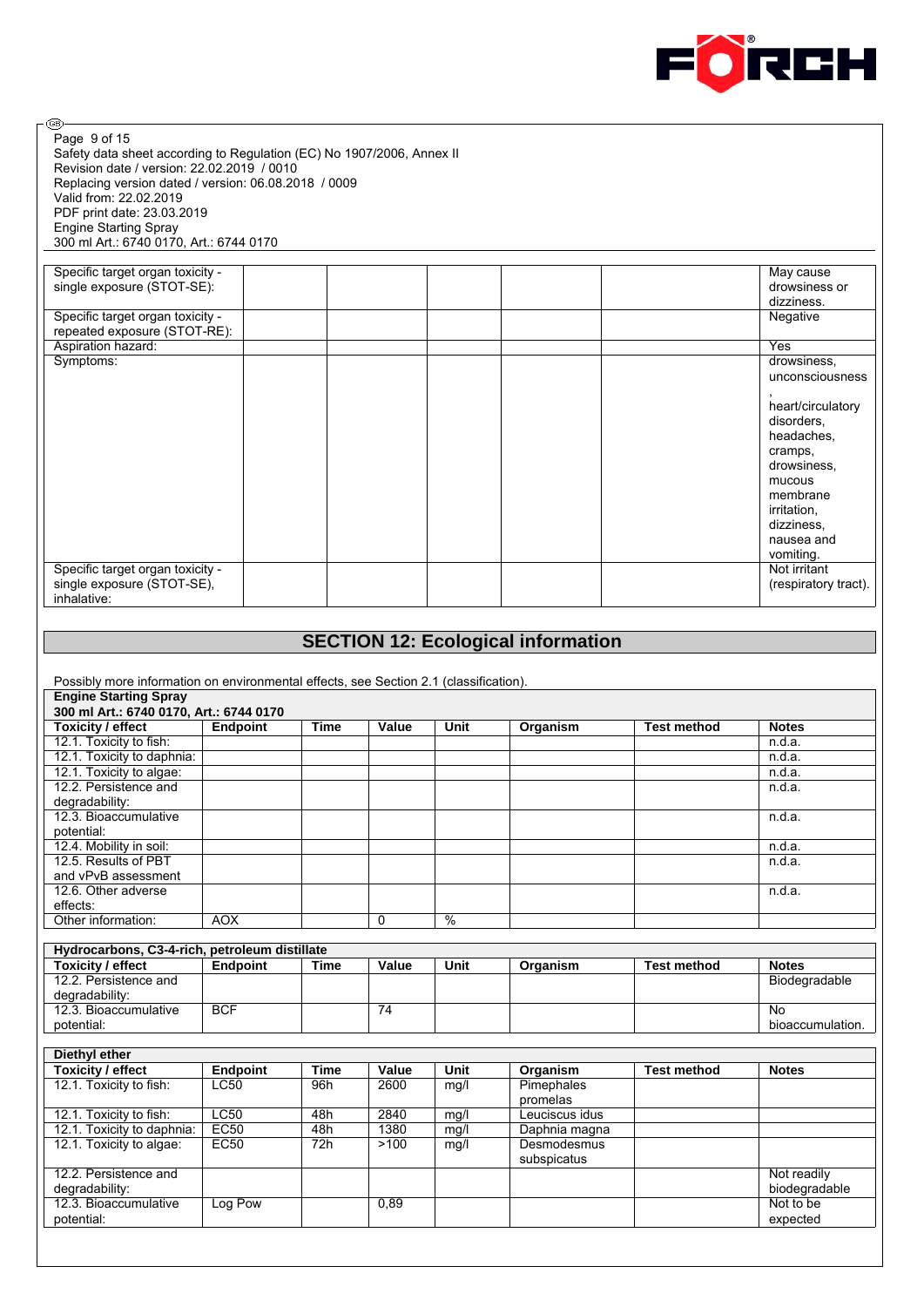

Safety data sheet according to Regulation (EC) No 1907/2006, Annex II Revision date / version: 22.02.2019 / 0010 Replacing version dated / version: 06.08.2018 / 0009 Valid from: 22.02.2019 PDF print date: 23.03.2019 Engine Starting Spray 300 ml Art.: 6740 0170, Art.: 6744 0170 Page 10 of 15

| 12.5. Results of PBT<br>and vPvB assessment |           |       |       |      |                               | No PBT<br>substance, No<br>vPvB substance |
|---------------------------------------------|-----------|-------|-------|------|-------------------------------|-------------------------------------------|
| Toxicity to bacteria:                       | EC50      | 15min | 5600  | mg/l | Photobacterium<br>phosphoreum |                                           |
| Other information:                          | H (Henry) |       | 124.6 |      |                               |                                           |

## **Hydrocarbons, C6-C7, n-alkanes, isoalkanes, cyclics, <5% n-hexane**

| <b>Toxicity / effect</b> | Endpoint | Time | Value | Unit | Organism | <b>Test method</b> | <b>Notes</b>   |
|--------------------------|----------|------|-------|------|----------|--------------------|----------------|
| 12.2. Persistence and    |          | 28d  | 81    | %    |          |                    | Analogous      |
| degradability:           |          |      |       |      |          |                    | conclusion     |
| 12.5. Results of PBT     |          |      |       |      |          |                    | No PBT         |
| and vPvB assessment      |          |      |       |      |          |                    | substance, No  |
|                          |          |      |       |      |          |                    | vPvB substance |

# **SECTION 13: Disposal considerations**

# **13.1 Waste treatment methods**

## **For the substance / mixture / residual amounts**

EC disposal code no.:

ම

The waste codes are recommendations based on the scheduled use of this product.

Owing to the user's specific conditions for use and disposal, other waste codes may be

allocated under certain circumstances. (2014/955/EU)

16 05 04 gases in pressure containers (including halons) containing hazardous substances Recommendation:

Sewage disposal shall be discouraged.

Pay attention to local and national official regulations.

E.g. suitable incineration plant.

E.g. dispose at suitable refuse site.

#### **For contaminated packing material**

Pay attention to local and national official regulations.

15 01 04 metallic packaging

## **SECTION 14: Transport information**

| <b>General statements</b><br>14.1. UN number: | 1950           |  |
|-----------------------------------------------|----------------|--|
| Transport by road/by rail (ADR/RID)           |                |  |
| 14.2. UN proper shipping name:                |                |  |
| UN 1950 AEROSOLS                              |                |  |
| 14.3. Transport hazard class(es):             | 2.1            |  |
| 14.4. Packing group:                          |                |  |
| Classification code:                          | 5F             |  |
| LQ:                                           | 1 <sub>L</sub> |  |
| 14.5. Environmental hazards:                  | Not applicable |  |
| Tunnel restriction code:                      | D              |  |
| <b>Transport by sea (IMDG-code)</b>           |                |  |
| 14.2. UN proper shipping name:                |                |  |
| <b>AEROSOLS</b>                               |                |  |
| 14.3. Transport hazard class(es):             | 2.1            |  |
| 14.4. Packing group:                          |                |  |
| EmS:                                          | $F-D$ , $S-U$  |  |
| Marine Pollutant:                             | n.a            |  |
| 14.5. Environmental hazards:                  | Not applicable |  |
| Transport by air (IATA)                       |                |  |
| 14.2. UN proper shipping name:                |                |  |
| Aerosols, flammable                           |                |  |
| 14.3. Transport hazard class(es):             | 2.1            |  |
| 14.4. Packing group:                          |                |  |
| 14.5. Environmental hazards:                  | Not applicable |  |
| 14.6. Special precautions for user            |                |  |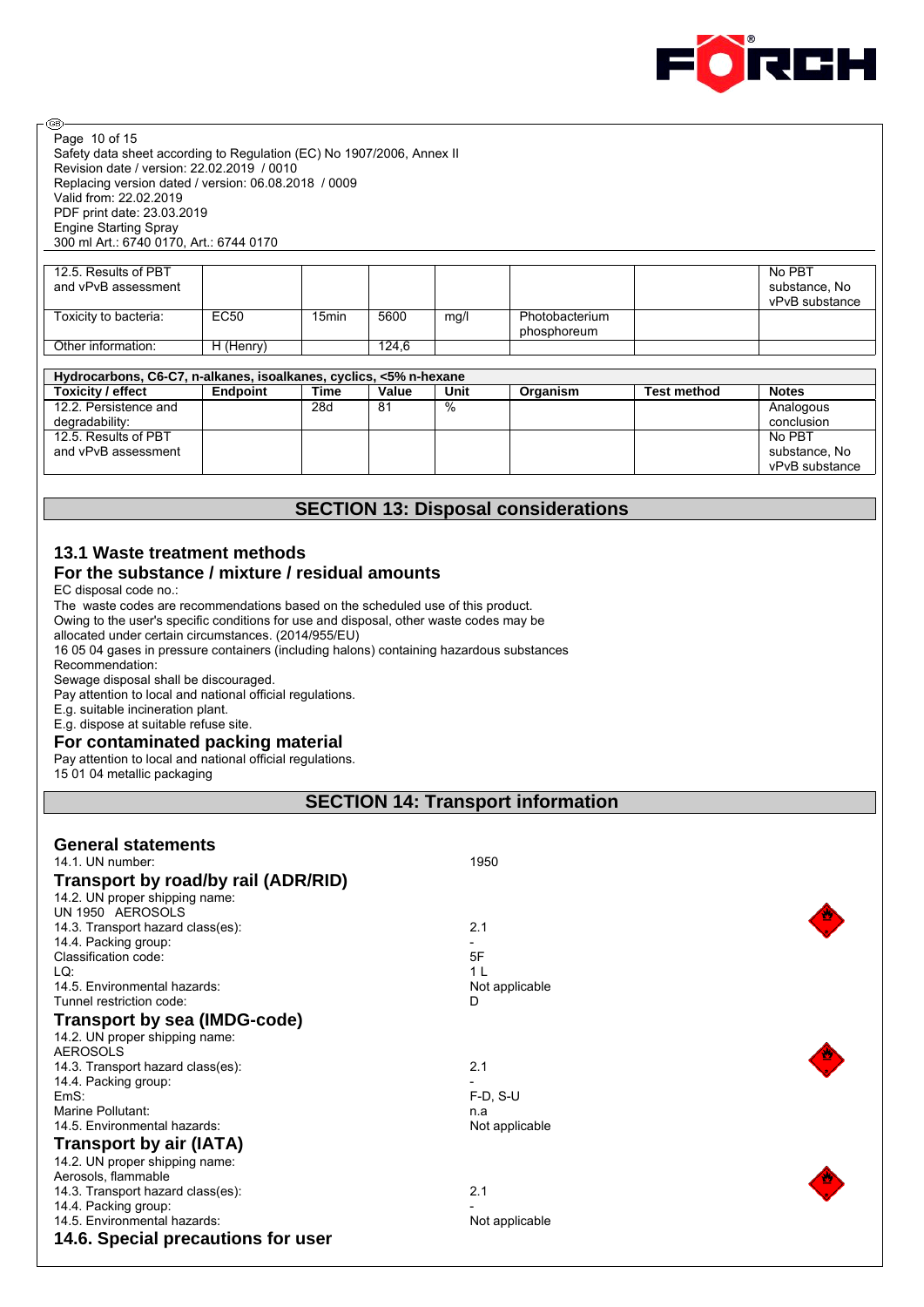

Safety data sheet according to Regulation (EC) No 1907/2006, Annex II Revision date / version: 22.02.2019 / 0010 Replacing version dated / version: 06.08.2018 / 0009 Valid from: 22.02.2019 PDF print date: 23.03.2019 Engine Starting Spray 300 ml Art.: 6740 0170, Art.: 6744 0170 Page 11 of 15

Persons employed in transporting dangerous goods must be trained. All persons involved in transporting must observe safety regulations. Precautions must be taken to prevent damage.

#### **14.7. Transport in bulk according to Annex II of MARPOL and the IBC Code**

Freighted as packaged goods rather than in bulk, therefore not applicable. Minimum amount regulations have not been taken into account. Danger code and packing code on request. Comply with special provisions.

# **SECTION 15: Regulatory information**

# **15.1 Safety, health and environmental regulations/legislation specific for the substance or mixture**

Observe restrictions:

@

Comply with trade association/occupational health regulations.

Directive 2012/18/EU ("Seveso III"), Annex I, Part 1 - The following categories apply to this product (others may also need to be considered according to storage, handling etc.):

| Hazard categories | Notes to Annex I | Qualifying quantity (tonnes) of      | Qualifying quantity (tonnes) of      |
|-------------------|------------------|--------------------------------------|--------------------------------------|
|                   |                  | dangerous substances as              | dangerous substances as              |
|                   |                  | referred to in Article 3(10) for the | referred to in Article 3(10) for the |
|                   |                  | application of - Lower-tier          | application of - Upper-tier          |
|                   |                  | requirements                         | requirements                         |
| P <sub>3</sub> a  | 11.5             | 150 (netto)                          | 500 (netto)                          |

The Notes to Annex 1 of Directive 2012/18/EU, in particular those named in the tables here and notes 1-6, must be taken into account when assigning categories and qualifying quantities.

Directive 2010/75/EU (VOC): 100 %

# **15.2 Chemical safety assessment**

A chemical safety assessment is not provided for mixtures.

# **SECTION 16: Other information**

Revised sections: 2, 3, 8, 11, 12, 16

Employee training in handling dangerous goods is required.

These details refer to the product as it is delivered.

Employee instruction/training in handling hazardous materials is required.

# **Classification and processes used to derive the classification of the mixture in accordance with the ordinance (EG) 1272/2008 (CLP):**

| <b>Classification in accordance with regulation</b><br>(EC) No. 1272/2008 (CLP) | <b>Evaluation method used</b>                      |
|---------------------------------------------------------------------------------|----------------------------------------------------|
| Skin Irrit. 2, H315                                                             | Classification according to calculation procedure. |
| Asp. Tox. 1, H304                                                               | Classification according to calculation procedure. |
| <b>STOT SE 3, H336</b>                                                          | Classification according to calculation procedure. |
| Aquatic Chronic 3, H412                                                         | Classification according to calculation procedure. |
| Aerosol 1, H222                                                                 | Classification based on test data.                 |
| Aerosol 1, H229                                                                 | Classification based on test data.                 |

The following phrases represent the posted Hazard Class and Risk Category Code (GHS/CLP) of the product and the constituents (specified in Section 2 and 3).

H224 Extremely flammable liquid and vapour.

H225 Highly flammable liquid and vapour. H302 Harmful if swallowed.

H304 May be fatal if swallowed and enters airways.

H315 Causes skin irritation.

H336 May cause drowsiness or dizziness.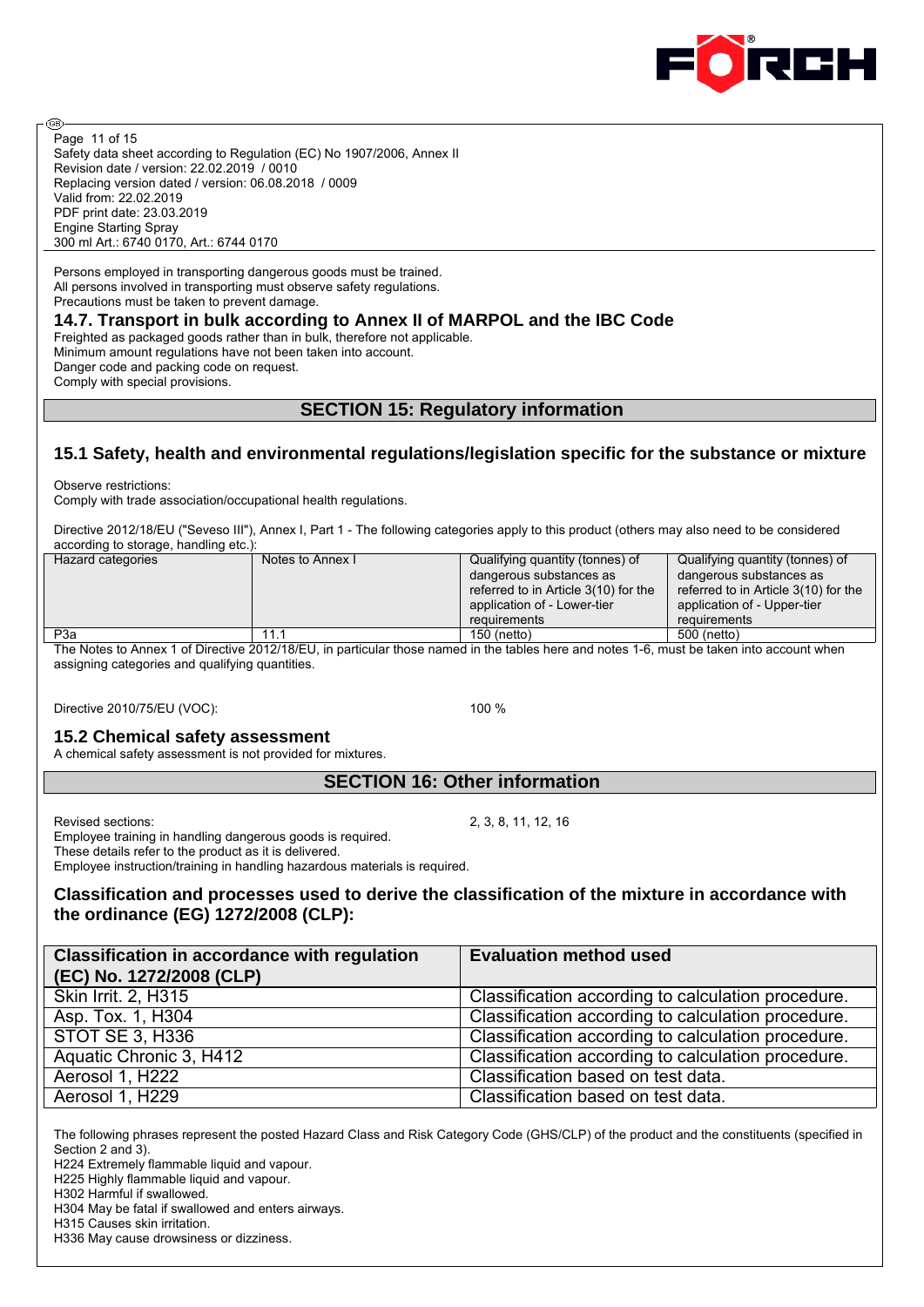

Safety data sheet according to Regulation (EC) No 1907/2006, Annex II Revision date / version: 22.02.2019 / 0010 Replacing version dated / version: 06.08.2018 / 0009 Valid from: 22.02.2019 PDF print date: 23.03.2019 Engine Starting Spray 300 ml Art.: 6740 0170, Art.: 6744 0170 Page 12 of 15

H411 Toxic to aquatic life with long lasting effects. H220 Extremely flammable gas.

Skin Irrit. — Skin irritation Asp. Tox. — Aspiration hazard STOT SE — Specific target organ toxicity - single exposure - narcotic effects Aquatic Chronic — Hazardous to the aquatic environment - chronic Aerosol — Aerosols Flam. Gas — Flammable gases (including chemically unstable gases) Flam. Liq. — Flammable liquid Acute Tox. — Acute toxicity - oral

Förch France SAS ZAE Marchais Renard/Aubigny 77950 Montereau-sur-le-Jard **FRANKREICH** Tel. +33 1 64144848 Fax +33 1 64144849 E-Mail: info@forch.fr Internet: www.forch.fr

@

Fцrch A/S Hagemannsvej 3 8600 SILKEBORG DДNEMARK Tel. +45 86 823711 Fax +45 86 800617 E-Mail: info@foerch.dk Internet: www.foerch.dk

Förch d.o.o. Buzinska cesta 58 10010 Zagreb KROATIEN Tel. +385 1 2912900 Fax +385 1 2912901 E-Mail: info@foerch.hr internet: www.foerch.hr

Lhomme Tools & Fasteners SEINHUISSTRAAT 5 B4 POORT 0331 3600 Genk BELGIEN Tel +32 89 71 66 61 Fax +32 89 71 59 27 E-Mail: info@lhommetools.be Internet: www.lhommetools.be

Förch Polska Sp. z o.o. 43-392 MIĘDZYRZECZE GÓRNE 379 POLEN k/ Bielska-Białej Tel. +48 33 8156000 Fax +48 33 8158548 E-Mail: info@forch.pl Internet: www.forch.pl

Förch SAS 17 rue de Marbourg 9764 MARNACH **LUXEMBURG** Tel. +352 269 03267 Fax +352 269 03368 E-Mail: info@forch.fr Internet: www.forch.fr

Foerch AG Netzibodenstrasse 23D 4133 Pratteln SCHWEIZ Tel. +41 61 8262030 Fax +41 61 8262039 E-Mail: info@foerch.ch Internet: www.foerch.ch

Theo Förch GmbH Röcklbrunnstraße 39A 5020 Salzburg **ÖSTERREICH** Tel. +43 662 875574-0 Fax +43 662 878677-21 Verkauf Tel. +43 662 875574-900 Verkauf Fax +43 662 875574-30 E-Mail: info@foerch.at Internet: www.foerch.at

Ziebe Limited 82 Westcott Venture Park HP18 0XB Westcott, Aylesbury, Bucks GROSSBRITANNIEN Tel +44 12 96 65 52 82 Fax +44 12 96 65 19 47 E-Mail: sales-dept@ziebe.co.uk Internet: www.ziebe.co.uk

Vardalis SM P.C. 62, ETHNIKIS ANTISTASIS STR. 57007 CHALKIDONA/THESSALONIKI GRIECHENLAND Tel +30 23 91 02 12 22 Fax +30 23 91 02 12 23 E-Mail: info@forch.gr Internet: www.foerch.com

S.C. Foerch S.R.L. Str. Zizinului 110 500407 Brasov RUMÄNIEN Tel. +40 368 408192 Fax +40 368 408193 E-Mail: info@foerch.ro Internet: www.foerch.ro

Foerch Bulgaria EOOD 22 Parva Balgarska Armiya Str. 1220 Sofia, Bulgarien Tel: 00359 2 981 2841 Fax: 00359 882 10 30 86 E-Mail: info@foerch.bg

Förch Componentes para Taller S.L. Camino de San Antón, S/N 18102 Ambroz (Granada) SPANIEN Tel. +34 958 40 17 76 Fax +34 958 40 17 87 E-Mail: info@forch.es Internet: www.forch.es

Foermi Handelshaus LLC Dimitrovskoe Autostrasse Building 107/18 127247 Moscow RUSSISCHE FOEDERATION Tel. 7-495 657 99 57 Fax 7-495 485 87 98 E-Mail: foermi.moscow@foerch.ru Internet: www.forch.ru

Förch Kereskedelmi Kft Börgöndi út 14 8000 Székesfehérvár UNGARN Tel. +36 22 348348 Fax +36 22 348355 E-Mail: info@foerch.hu Internet: www.foerch.hu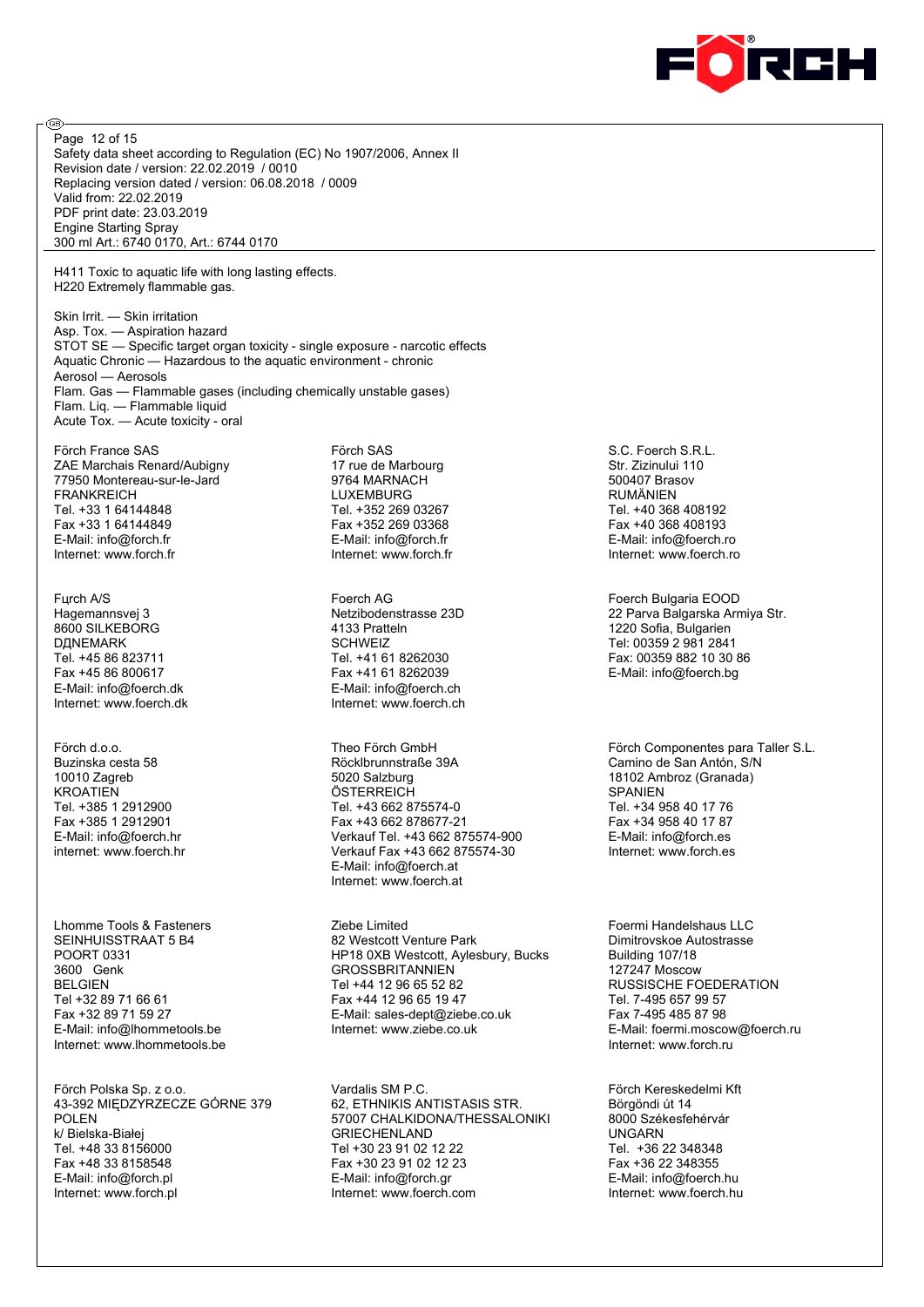

Safety data sheet according to Regulation (EC) No 1907/2006, Annex II Revision date / version: 22.02.2019 / 0010 Replacing version dated / version: 06.08.2018 / 0009 Valid from: 22.02.2019 PDF print date: 23.03.2019 Engine Starting Spray 300 ml Art.: 6740 0170, Art.: 6744 0170 Page 13 of 15

Förch S.R.L. VIA GALVANI 40 C 39100 BOLZANO ITALIEN Tel. +39 0471 204330 Fax +39 0471 204290 E-Mail: info@forch.it Internet: www.forch.it

@

Förch Slovensko s.r.o. Rosinská cesta 12 010 08 ŽILINA **SLOWAKEI** Tel +421 41 5002454 Fax +421 41 5002455 E-Mail: info@forch.sk Internet: www.forch.sk

Förch d.o.o. LJUBLJANSKA CESTA 51A 1236 TRZIN SLOWENIEN Tel. +386 1 2442490 Fax +386 1 2442492 E-Mail: info@foerch.si Internet: www.foerch.si

Förch Portugal Lda Rua REPUBLICA DA BOLIVIA No. 69, 1 ESQ 1500-544 Lisboa PORTUGAL Tel. +351 917314442 Fax +351 253339576 E-Mail: info@forch.pt Internet: www.forch.pt

Förch Nederland BV Demmersweg 18 7556 BN Hengelo NIEDERLANDE Tel. +31 85 7732420 E-Mail: info@foerch.nl Internet: www.foerch.nl

FÖRCH Sverige AB Brännarevägen 1 151 55 Södertälje Sverige Tel.: +46 855089264 Fax: +46 855089062 E-mail: info@foerch.se

Forch Australia 2 Forward Street GNANGARA WA 6077 Tel +61 (08) 9303 9113 Fax: +61 (08) 9303 9114 Emergency telephone: +614 13 550 330 Email : sales@forch.com.au Internet: www.forch.com.au

Trigers SIA Straupes Street IELA 3 1073 Riga LETTLAND Tel +371 6 7 90 25 15 Fax +371 67 90 24 96 E-Mail: trigers@trigers.lv Internet: www.trigers.lv

Bilanaust Ehf. Dvergshofda 2 110 Reykjavik **ISLAND** Tel. +354 535 9000 Fax. +354 535 9097 E-Mail: bilanaust@bilanaust.is Internet: www.bilanaust.is

Förch s.r.o. Dopravní 1314/1 10400 PRAHA 10 – Uhříněves **TSCHECHIEN** Tel. +420 271 001 984-9 Fax +420 271 001 994-5 E-Mail: info@foerch.cz Internet: www.foerch.cz

CC Lubricants Unit Portarlington Business Park Portarlington Co. Laois Ireland R32 E438 Telefon 00 353 57 8684500 Fax 00 353 57 8684508 admin@cclubricants.ie www.cclubricants.ie

Förch Otomotiv Inş. ve San. Ürünleri Haramidere Mevkii Beysan Sanayi Sitesi Birlik Caddesi No:6/3 34524 Beylikdüzü / Istanbul Türkei Tel. +90 (0)212 422 8744 Fax +90 (0)212 422 8788 E-Mail: info@forch.com.tr Internet: www.forch.com.tr

#### **Any abbreviations and acronyms used in this document:**

AC Article Categories acc., acc. to according, according to ACGIH American Conference of Governmental Industrial Hygienists ADR Accord européen relatif au transport international des marchandises Dangereuses par Route (= European Agreement concerning the International Carriage of Dangerous Goods by Road) AOEL Acceptable Operator Exposure Level AOX Adsorbable organic halogen compounds approx. approximately Art., Art. no. Article number ATE Acute Toxicity Estimate according to Regulation (EC) 1272/2008 (CLP) BAM Bundesanstalt für Materialforschung und -prüfung (Federal Institute for Materials Research and Testing, Germany) BAuA Bundesanstalt für Arbeitsschutz und Arbeitsmedizin (= Federal Institute for Occupational Health and Safety, Germany)<br>BCF Bioconcentration factor Bioconcentration factor BGV Berufsgenossenschaftliche Vorschrift (= Accident Prevention Regulation) BHT Butylhydroxytoluol (= 2,6-Di-t-butyl-4-methyl-phenol) BMGV Biological monitoring guidance value (EH40, UK) BOD Biochemical oxygen demand BSEF Bromine Science and Environmental Forum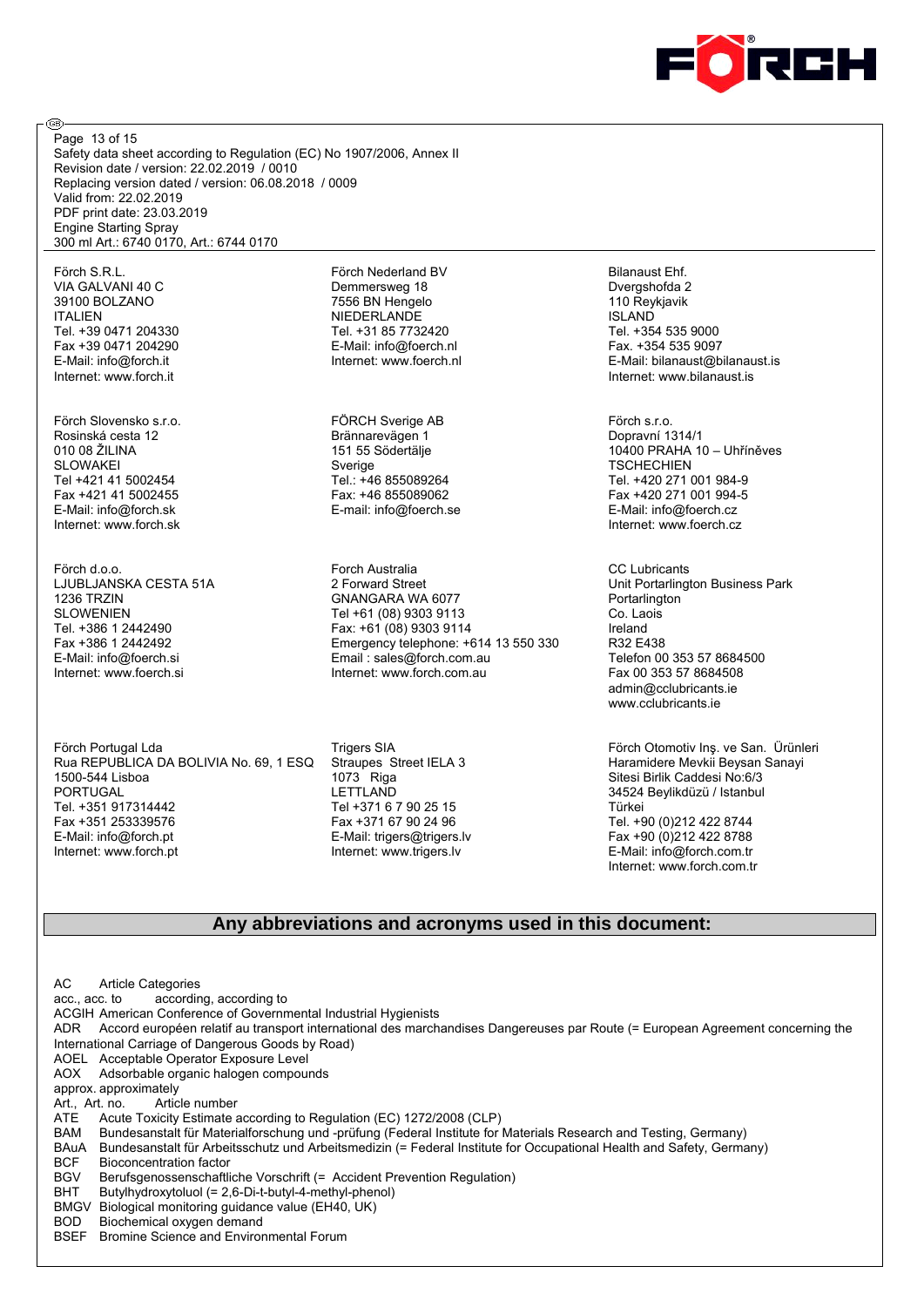

ම Page 14 of 15Safety data sheet according to Regulation (EC) No 1907/2006, Annex II Revision date / version: 22.02.2019 / 0010 Replacing version dated / version: 06.08.2018 / 0009 Valid from: 22.02.2019 PDF print date: 23.03.2019 Engine Starting Spray 300 ml Art.: 6740 0170, Art.: 6744 0170 bw body weight CAS Chemical Abstracts Service<br>CEC Coordinating European Cou Coordinating European Council for the Development of Performance Tests for Fuels, Lubricants and Other Fluids CESIO Comité Européen des Agents de Surface et de leurs Intermédiaires Organiques CIPAC Collaborative International Pesticides Analytical Council CLP Classification, Labelling and Packaging (REGULATION (EC) No 1272/2008 on classification, labelling and packaging of substances and mixtures) CMR carcinogenic, mutagenic, reproductive toxic COD Chemical oxygen demand CTFA Cosmetic, Toiletry, and Fragrance Association DMEL Derived Minimum Effect Level DNEL Derived No Effect Level DOC Dissolved organic carbon DT50 Dwell Time - 50% reduction of start concentration DVS Deutscher Verband für Schweißen und verwandte Verfahren e.V. (= German Association for Welding and Allied Processes) dw dry weight e.g. for example (abbreviation of Latin 'exempli gratia'), for instance EC European Community ECHA European Chemicals Agency EEA European Economic Area EEC European Economic Community<br>EINECS European Inventory of European Inventory of Existing Commercial Chemical Substances ELINCS European List of Notified Chemical Substances EN European Norms<br>EPA United States En United States Environmental Protection Agency (United States of America) ERC Environmental Release Categories ES Exposure scenario etc. et cetera<br>EU Europea European Union EWC European Waste Catalogue Fax. Fax number gen. general GHS Globally Harmonized System of Classification and Labelling of Chemicals GWP Global warming potential<br>HET-CAM Hen's Egg Test Hen's Egg Test - Chorionallantoic Membrane HGWP Halocarbon Global Warming Potential IARC International Agency for Research on Cancer IATA International Air Transport Association IBC Intermediate Bulk Container IBC (Code) International Bulk Chemical (Code) IC Inhibitory concentration<br>IMDG-code International N International Maritime Code for Dangerous Goods incl. including, inclusive IUCLID International Uniform ChemicaL Information Database LC lethal concentration LC50 lethal concentration 50 percent kill LCLo lowest published lethal concentration LD Lethal Dose of a chemical LD50 Lethal Dose, 50% kill LDLo Lethal Dose Low LOAEL Lowest Observed Adverse Effect Level LOEC Lowest Observed Effect Concentration LOEL Lowest Observed Effect Level LQ Limited Quantities MARPOL International Convention for the Prevention of Marine Pollution from Ships n.a. not applicable n.av. not available n.c. not checked n.d.a. no data available NIOSH National Institute of Occupational Safety and Health (United States of America) NOAECNo Observed Adverse Effective Concentration NOAEL No Observed Adverse Effect Level NOEC No Observed Effect Concentration NOEL No Observed Effect Level ODP Ozone Depletion Potential OECD Organisation for Economic Co-operation and Development